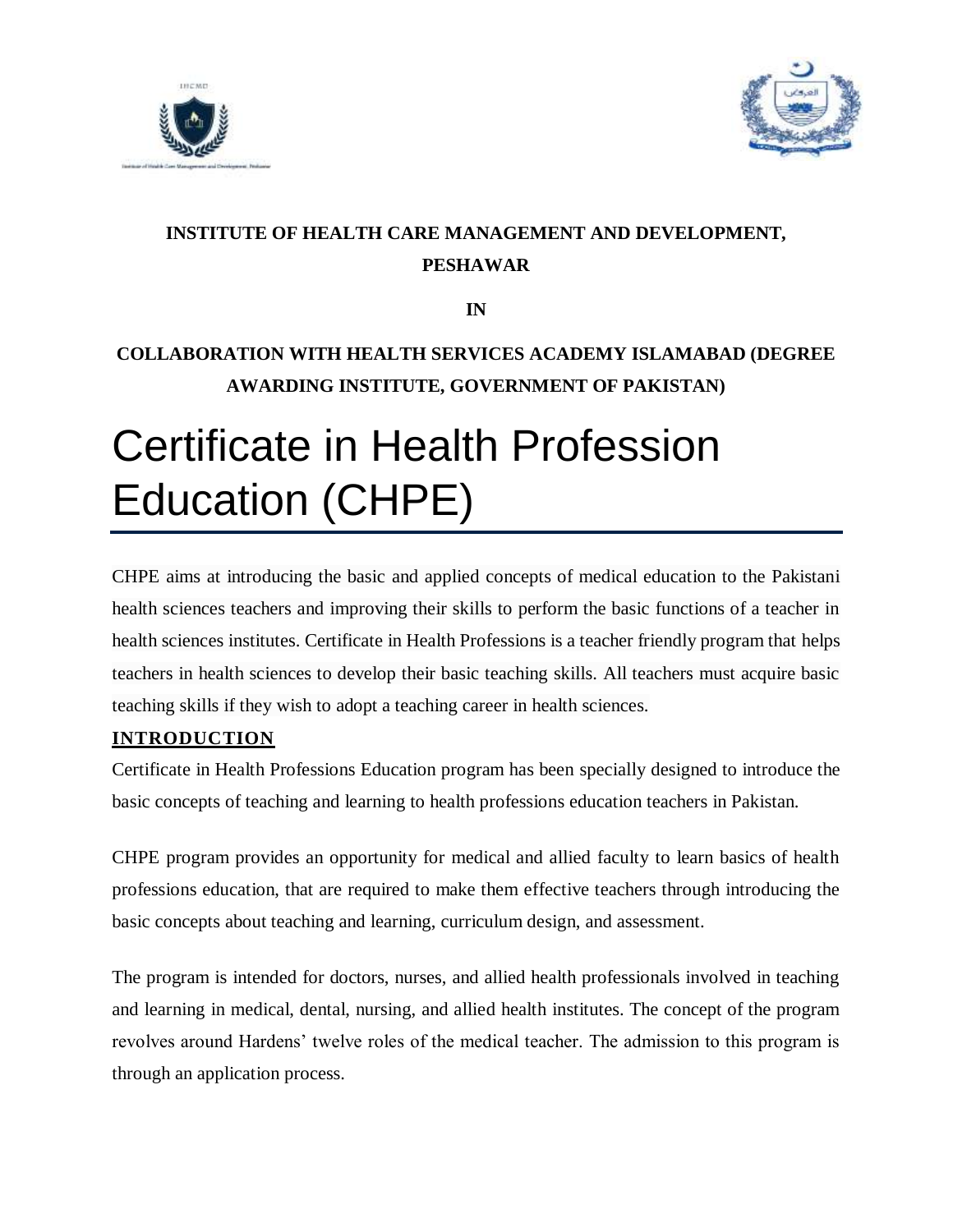



## **AIMS**

CHPE aims at introducing basic and applied concepts of medical education to HPE teachers and improving their skills to perform the basic functions of a medical teacher in an HPE institute.

## *PROGRAM LEARNING OUTCOMES (POL)*

By the end of the CHPE course, the participants will be able to:

1. Apply educational principles to develop teaching sessions for cognitive and psychomotor domains

- 2. Demonstrate effective face-to-face and online teaching skills
- 3. Apply principles of assessment in developing tests and examinations
- 4. Construct high quality test items by avoiding item writing flaws (including assessment of cognition and psychomotor skills)
- 5. Give constructive feedback to students

6. Apply educational principles for teaching learning and assessment of desirable professional behaviors

#### **Total duration and Format:**

6 months (24 weeks, including contact sessions, assignments and comprehensive examination).

#### **Credit Hours:**

**18** (4 credit hours for 04 Contact Sessions and 2 credit hours for assignments and presentation covered by from the participants.

(The certificate course has a total of four modules; each course has 4-credit hours. So the total CHPE course has 18 credit hours.**)**

**THE PROGRAM SPANS OVER SIX MONTHS.** 

**IT IS DIVIDED INTO FOUR INDEPENDENT MODULES.**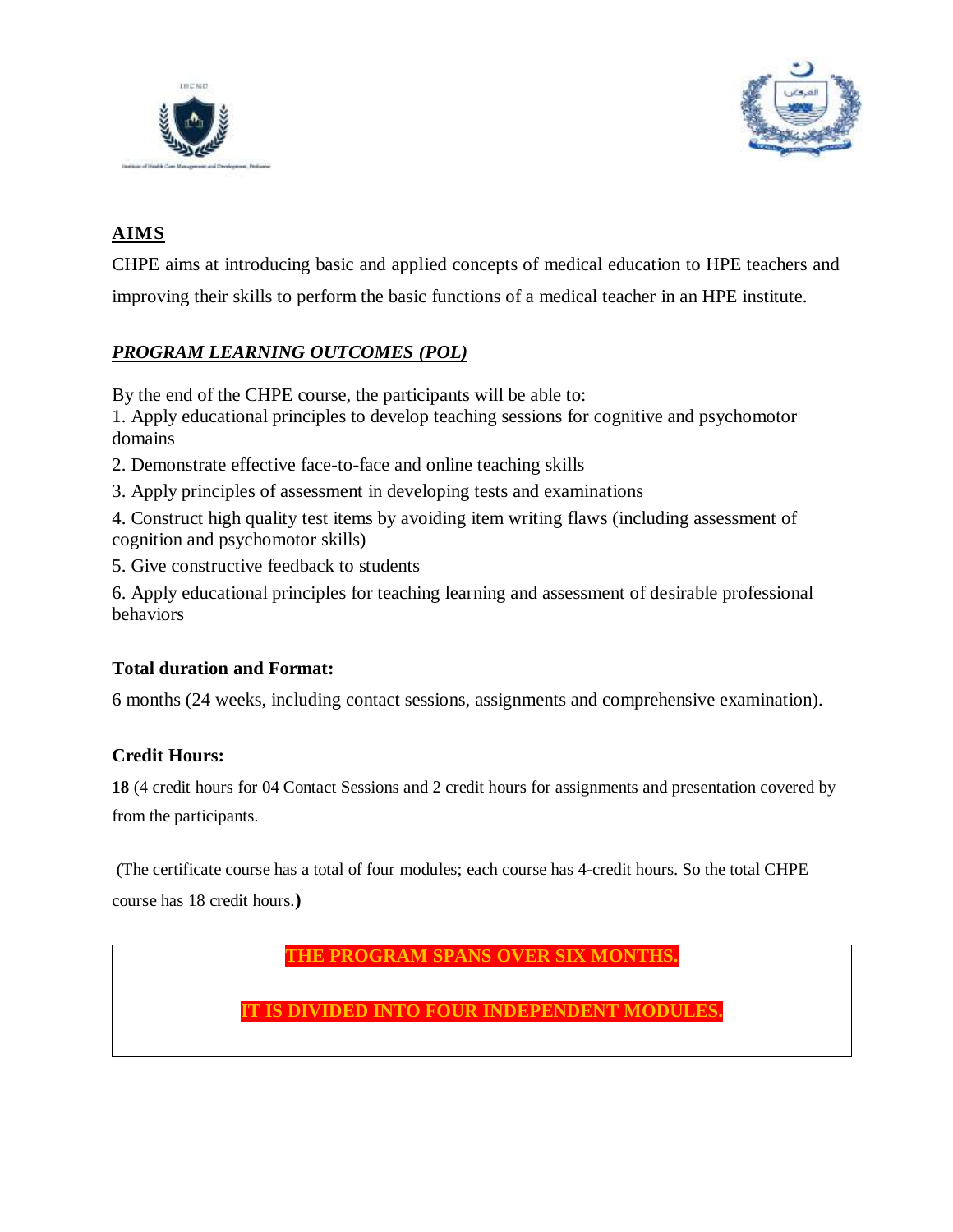



#### **Table 1: Module I of the Certificate in Health Professions Education**

#### **(1 st Contact Session)**

| <b>Course</b><br>Code              | <b>Topics</b>                                                       | <b>Contents</b>                                                                                                                                                                                                                                                                                                                                                                                   | <b>Credit</b><br>hours | <b>Assessment</b> |
|------------------------------------|---------------------------------------------------------------------|---------------------------------------------------------------------------------------------------------------------------------------------------------------------------------------------------------------------------------------------------------------------------------------------------------------------------------------------------------------------------------------------------|------------------------|-------------------|
| <b>IHCMD/HS</b><br>A/-CHPE-<br>501 | Basics of<br>Educational<br>Psychology                              | • Introduction to Educational Psychology<br>• Behaviourism<br>• Cognitive Psychology<br>• Socio-constructive Paradigm<br>$\bullet$ Humanism<br>· Implications of Educational Psychology<br>on<br>teaching and learning                                                                                                                                                                            |                        |                   |
|                                    | Basics of<br>Teaching<br>methods for<br>cognitive<br>domain         | • Taxonomies of Learning<br>• Developing learning objectives for cognition<br>• Microteaching<br>• Large group teaching<br>• Small group teaching<br>• Problem-based learning<br>• Task-based learning<br>• Case-based learning<br>• Team-based learning                                                                                                                                          | 4                      |                   |
|                                    | <b>Basics</b> of<br>Teaching<br>methods for<br><b>Skills Domain</b> | • Teaching psychomotor skills<br>• Simulated & standardized patients<br>• Visit to skills lab<br>• Developing learning objectives for technical and<br>non-technical skills<br>• How to develop a skills lab                                                                                                                                                                                      |                        |                   |
|                                    | Basics of<br>Teaching<br>methods for<br>Affective<br>domain         | • Teaching and learning in clinical environment and<br>workplace-based learning & teaching<br>• Ambulatory care teaching<br>• Teaching in out-patient department (OPD)<br>• One-minute preceptor/ SNAPPS<br>$\bullet$ Bedside learning & teaching<br>$\bullet$ Teaching of behaviors & Role modelling<br>• Teaching behaviors through lectures, small group<br>activities, videos, and role-plays |                        |                   |

#### **Table 2: Module II of the Certificate in Health Professions Education**

# **(2nd Contact Session)**

| ourse <b>'</b><br>Code | m<br>opics | <b>Contents</b> | $\mathbb C$ redit<br>hours | Assessment |
|------------------------|------------|-----------------|----------------------------|------------|
|------------------------|------------|-----------------|----------------------------|------------|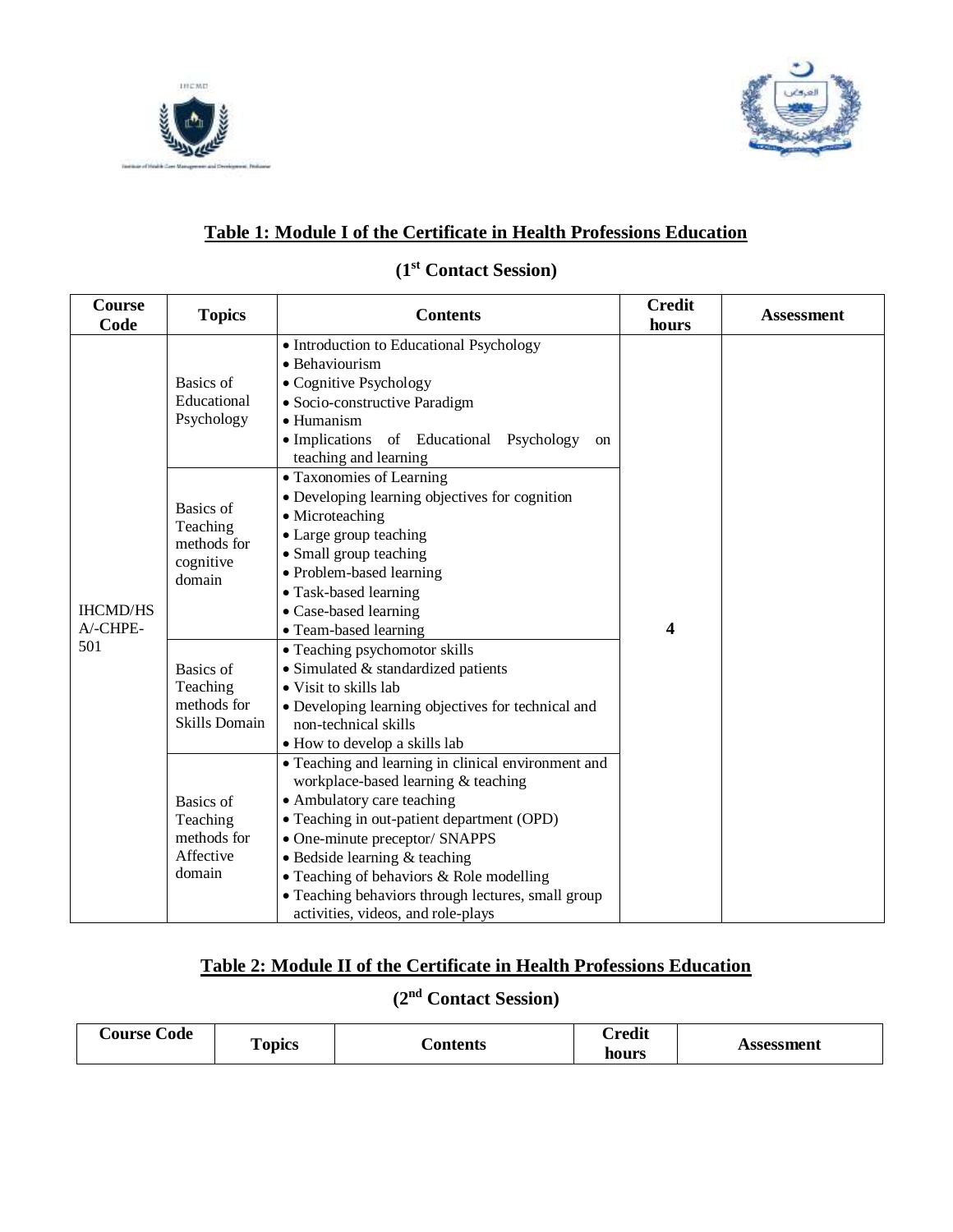



| IHCMD/HSA/-<br><b>CHPE-502</b> | Basics of<br>Curriculum<br>Planning and<br>Development | • Curriculum Perspectives<br>• Diseases of curriculum and factors<br>affecting curriculum<br>$\bullet$ Approaches<br>to<br>curriculum<br>$\&$<br>development<br>curriculum<br>navigator<br>$\bullet$ Models<br>of<br>curriculum<br>10<br>development<br>$(6\text{-steps},$<br>questions)<br>$\bullet$ Curriculum change & change<br>management<br>• Types of curriculum (Outcome-<br>based, system-based, SPICES,<br>PRISM) | $\overline{\mathbf{4}}$ | $\bullet$ Continuous<br>assessment/internal<br>assessment $(20%)$<br>• Presentations $(30\%)$<br>Assignments (50%) |
|--------------------------------|--------------------------------------------------------|-----------------------------------------------------------------------------------------------------------------------------------------------------------------------------------------------------------------------------------------------------------------------------------------------------------------------------------------------------------------------------------------------------------------------------|-------------------------|--------------------------------------------------------------------------------------------------------------------|
|                                | Quality<br>Assurance in<br>Curriculum                  | • Curriculum mapping<br>• Curricular standards<br>of<br>National<br>$\bullet$ Review<br>and<br>international standards<br>· PM&DC, WFME, GMC, WHO,<br>Scottish<br>CanMeds<br>Doctors.<br>guidelines                                                                                                                                                                                                                         |                         |                                                                                                                    |

# **Table 3: Module III of the Certificate in Health Professions Education**

# **(3rd Contact Session)**

| <b>Course Code</b>             | <b>Topics</b>               | <b>Contents</b>                                                                                                                                                                                                                                      | <b>Credit</b><br>hours | <b>Assessment</b> |
|--------------------------------|-----------------------------|------------------------------------------------------------------------------------------------------------------------------------------------------------------------------------------------------------------------------------------------------|------------------------|-------------------|
| IHCMD/HSA/-<br><b>CHPE-503</b> | Principles of<br>Assessment | • Types of assessment<br>• Principles of assessment as per<br>Miller's pyramid<br>• Utility index<br>• Concepts of Validity, reliability and<br>psychometric Theories<br>• Standard setting<br>• Item analysis<br>• Developing assessment blueprints | $\boldsymbol{4}$       |                   |
|                                | Assessment of<br>Cognition  | • Objective assessments<br>• Multiple Choice Questions<br>• Extended Matching Questions                                                                                                                                                              |                        |                   |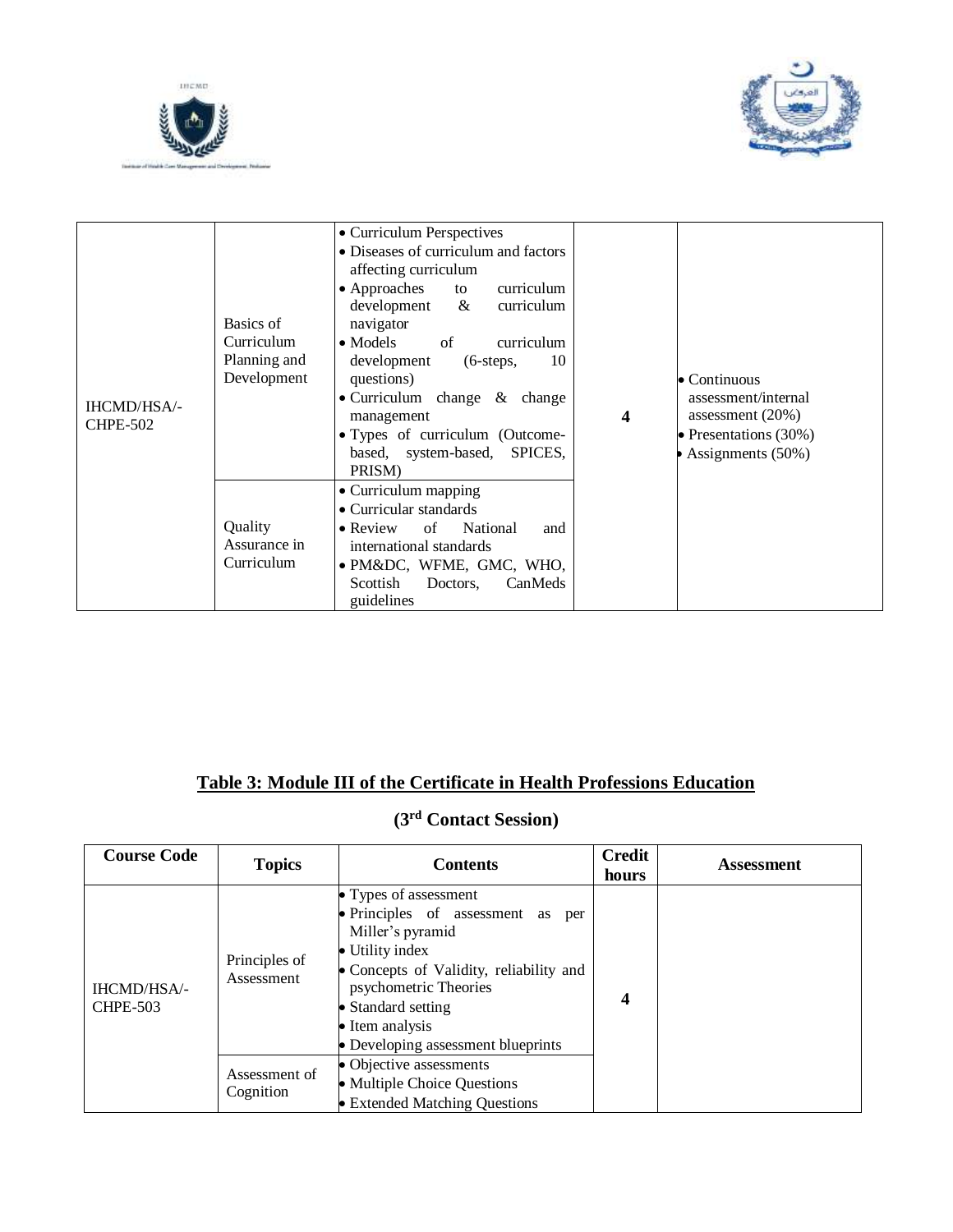



| ('Knows' $\&$<br>'Knows How')                                             | • Subjective assessments and Types of<br>essay questions<br>• Short Answer questions<br>• Modified essay questions                          |  |  |
|---------------------------------------------------------------------------|---------------------------------------------------------------------------------------------------------------------------------------------|--|--|
| Assessment of<br>Skills and<br><b>Behaviours</b><br>('Shows' &<br>'Does') | • Objective structured<br>clinical/practical/teaching<br>Examination (OSCE, OSPE, OSTE)<br>$\bullet$ TOACS<br>• Workplace-based assessments |  |  |

#### **Table 4: Module IV of the Certificate in Health Professions Education**

## **(4th Contact Session)**

| <b>Course Code</b>                    | <b>Topics</b>                | <b>Contents</b>                                          | <b>Credit</b><br>hours                                             | <b>Assessment</b>                             |
|---------------------------------------|------------------------------|----------------------------------------------------------|--------------------------------------------------------------------|-----------------------------------------------|
| <b>IHCMD/HSA/-</b><br><b>CHPE-504</b> | Leadership $&$<br>management | • Types and models of leadership $\&$<br>management<br>4 | $\bullet$ Continuous<br>assessment/internal<br>assessment $(20\%)$ |                                               |
|                                       | Professionalism              | • Definition<br>$\bullet$ Types<br>• Approaches          |                                                                    | • Presentations $(30\%)$<br>Assignments (50%) |
|                                       |                              | $\bullet$ Models                                         |                                                                    |                                               |

#### **ELIGIBILITY CRITERIA**

- MBBS/BDS or 16 years of education in Health & Allied Sciences Discipline like MBBS, BDS. Nursing, Physiotherapy, Pharmacy etc.
- Computer literacy in MS Office and the internet is a MUST.

#### **FEATURES**

- One on One learning experience
- $\bullet$  Flexible learn from work or home
- Practical course outline
- Connect with people of similar interests